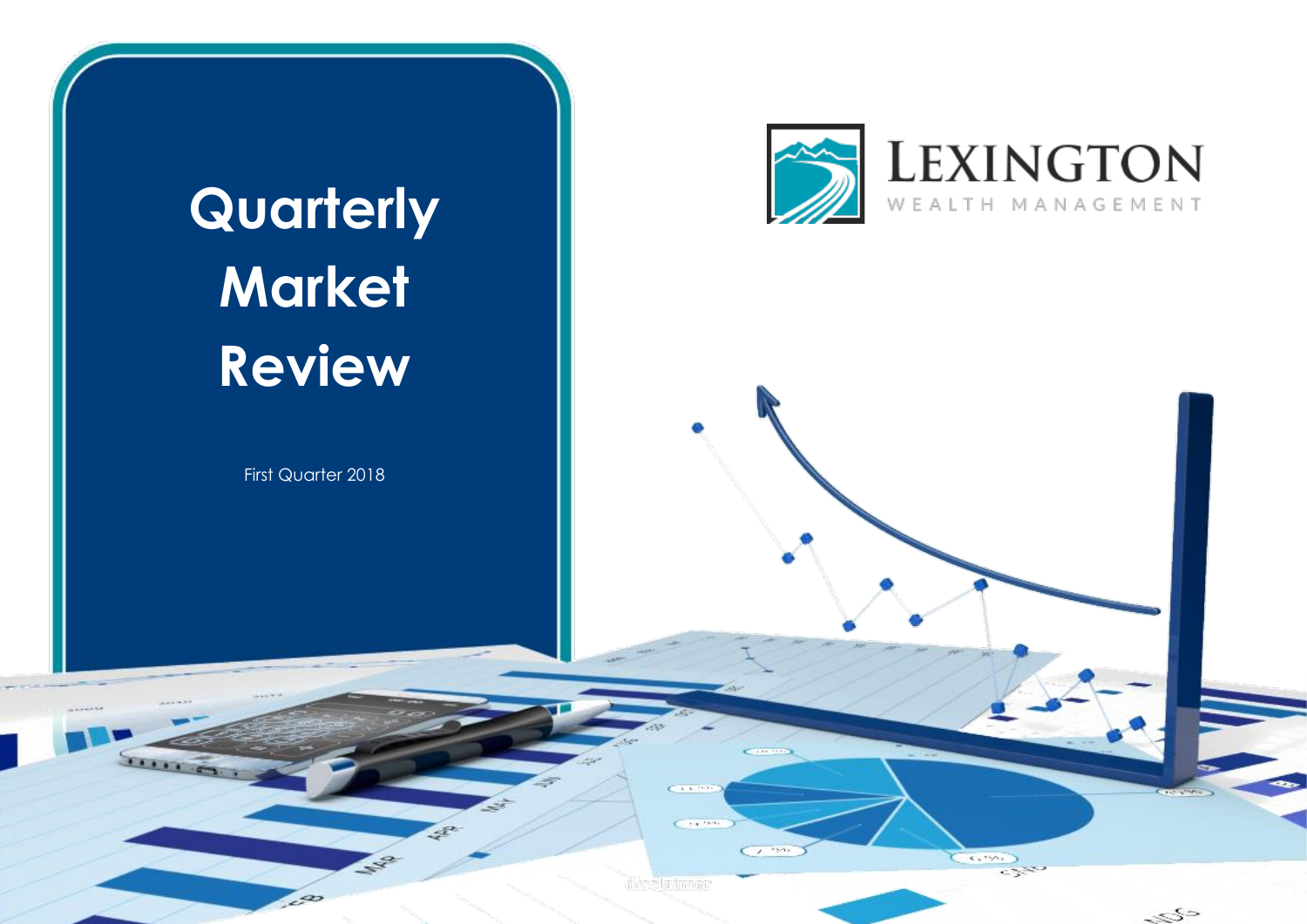# Quarterly Market Review

First Quarter 2018

## Key Takeaways

Sunia

- Looking at broad market indices, emerging markets outperformed developed markets including the UK during the quarter.
- The value effect was negative for the UK and World developed but positive in Europe and emerging markets.
- Small caps outperformed large caps in World developed markets including the UK and Europe, but underperformed in the emerging markets.
- Within fixed income, term premiums were negative in the US but generally positive across non-US developed markets. Credit premiums were generally negative across developed markets as lower-quality investmentgrade corporate bonds grade corporate bonds underperformed their higher-quality counterparts.

## **Contents**

### **Contents**

 $C3.3.705$ 

- Market Summary
- World Equity Market Performance
- World Asset Classes
- UK Equities
- Europe Developed Markets Equities
- World Developed Markets Equities
- Emerging Markets Equities
- Developed Markets Country Performance
- Emerging Markets Country Performance
- Fixed Income
- Role of Diversification
- Summary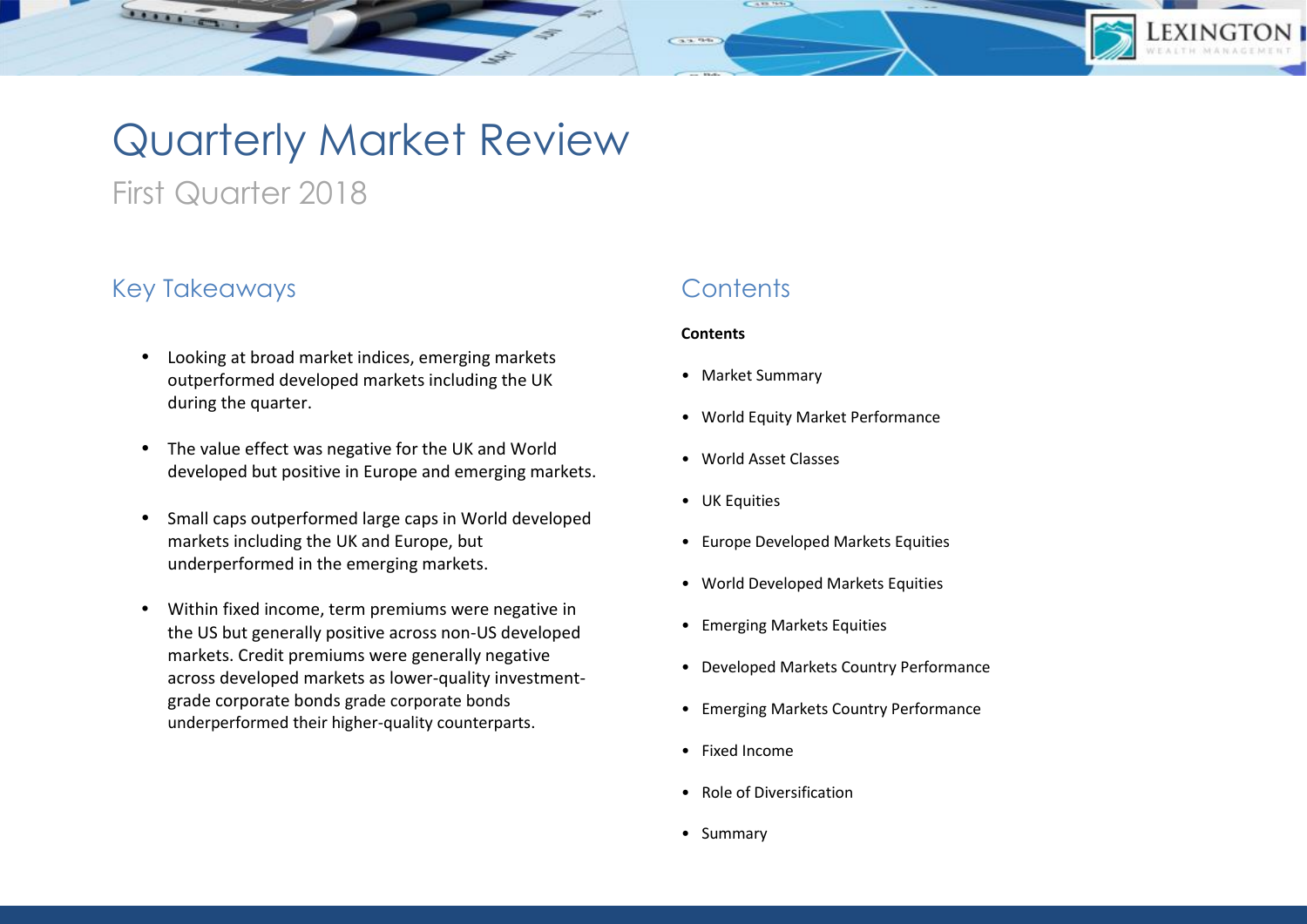# Market Summary

Sun S.

## First Quarter 2018 Index Returns (GBP)

|                       | UК<br>Market        | Europe<br>Developed<br>Market | Developed<br>Market | Emerging<br>Market  | UK Govt. Bond<br>Market | Global ex UK<br>Govt. Bond<br>Market | Global Credit<br>Bond Market |
|-----------------------|---------------------|-------------------------------|---------------------|---------------------|-------------------------|--------------------------------------|------------------------------|
| Q1 2018               |                     |                               | <b>STOCKS</b>       |                     |                         | <b>BONDS</b>                         |                              |
|                       | $-7.31%$            | $-5.48%$                      | $-4.80%$            | $-2.20%$            | 0.33%                   | 0.25%                                | $-1.59%$                     |
|                       |                     |                               |                     |                     |                         | T                                    |                              |
| Since Jenuery 2001    |                     |                               |                     |                     |                         |                                      |                              |
| Avg. Quarterly Return | 1.3%                | 1.5%                          | 1.5%                | 2.8%                | 1.4%                    | 1.3%                                 | 1.5%                         |
| Best<br>Quarter       | 22.0%<br>Q3 2009    | 26.6%<br>Q3 2009              | 20.9%<br>Q3 2009    | 27.8%<br>Q4 2001    | 10.6%<br>Q4 2008        | 6.2%<br>Q42008                       | 7.0%<br>Q2 2009              |
| Worst<br>Quarter      | $-19.8\%$<br>Q32002 | $-25.2%$<br>Q32002            | $-20.9%$<br>Q32002  | $-25.0%$<br>Q3 2001 | $-3.9%$<br>Q2 2013      | $-3.0%$<br>Q42016                    | $-3.1%$<br>Q32008            |

 $C3.3.991$ 

**EXINGTON** 

Indices are not available for direct investment. Their performance does not reflect the expenses associated with the management of an actual portfolio. Past performance is not a guarantee of future results. Actual returns MSCI data @ MSCI 2017, all rights reserved. Bloomberg Barclays data provided by Bloomberg. Citi fixed income indices @ 2017 by Citigroup. MSCI UK Index (net div., GBP), MSCI Europe Index (net div., GBP), MSCI World Index ( MSCI Emerging Markets Index (net div., GBP), Citi World Government Bond Index UK (hedged to GBP), Citi World Government Bond Index ex UK (hedged to GBP), Bloomberg Barclays Global Aggregate Credit Bond Index (hedged to GBP).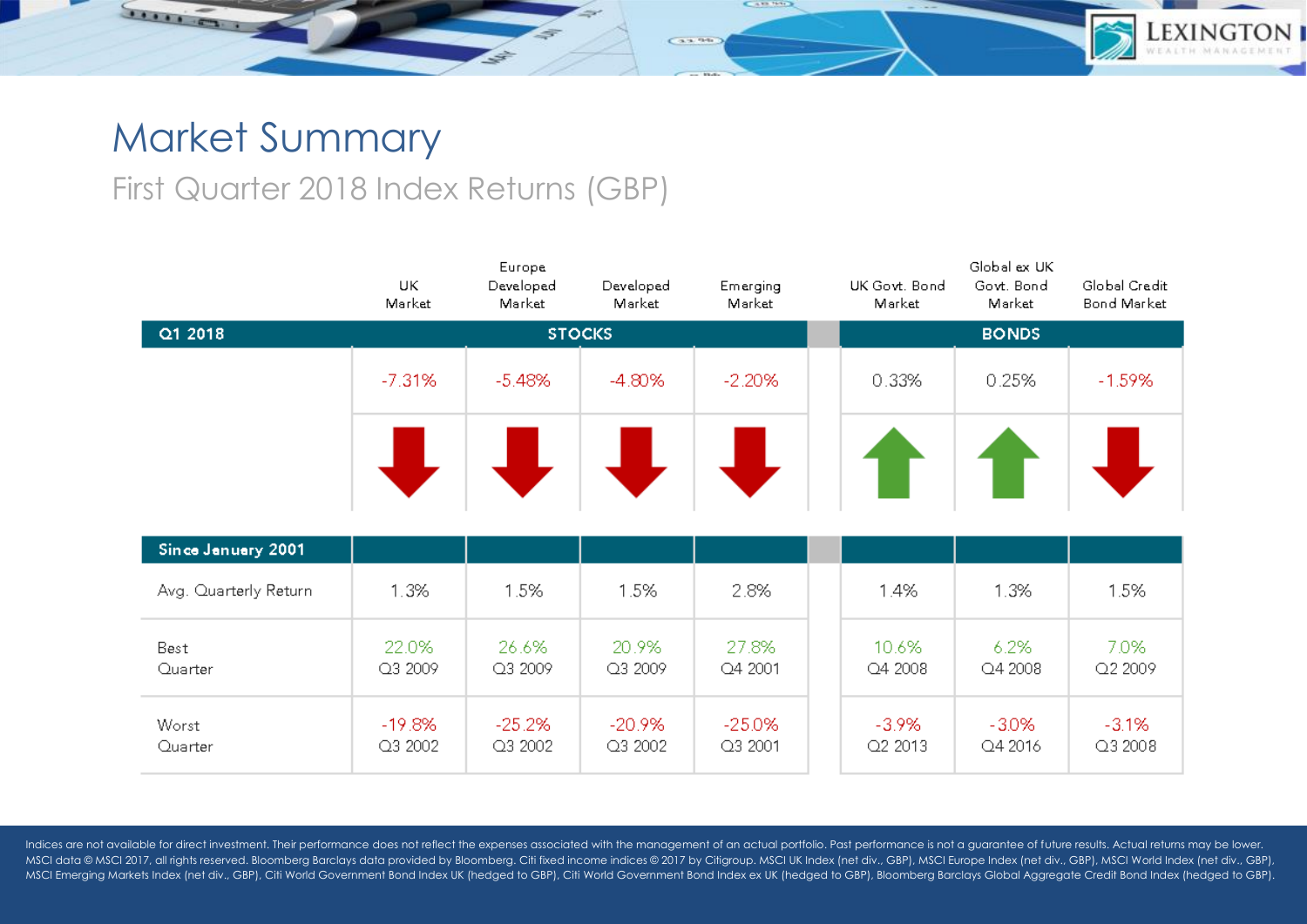# World Equity Market Performance

## Selected Headlines from First Quarter 2018

Sunis.



 $C3.3.990$ 

**EXINGTON** 

These headlines are not offered to explain market returns. Instead, they serve as a reminder that investors should view daily events from a long-term perspective and avoid making investment decisions based solely on the news.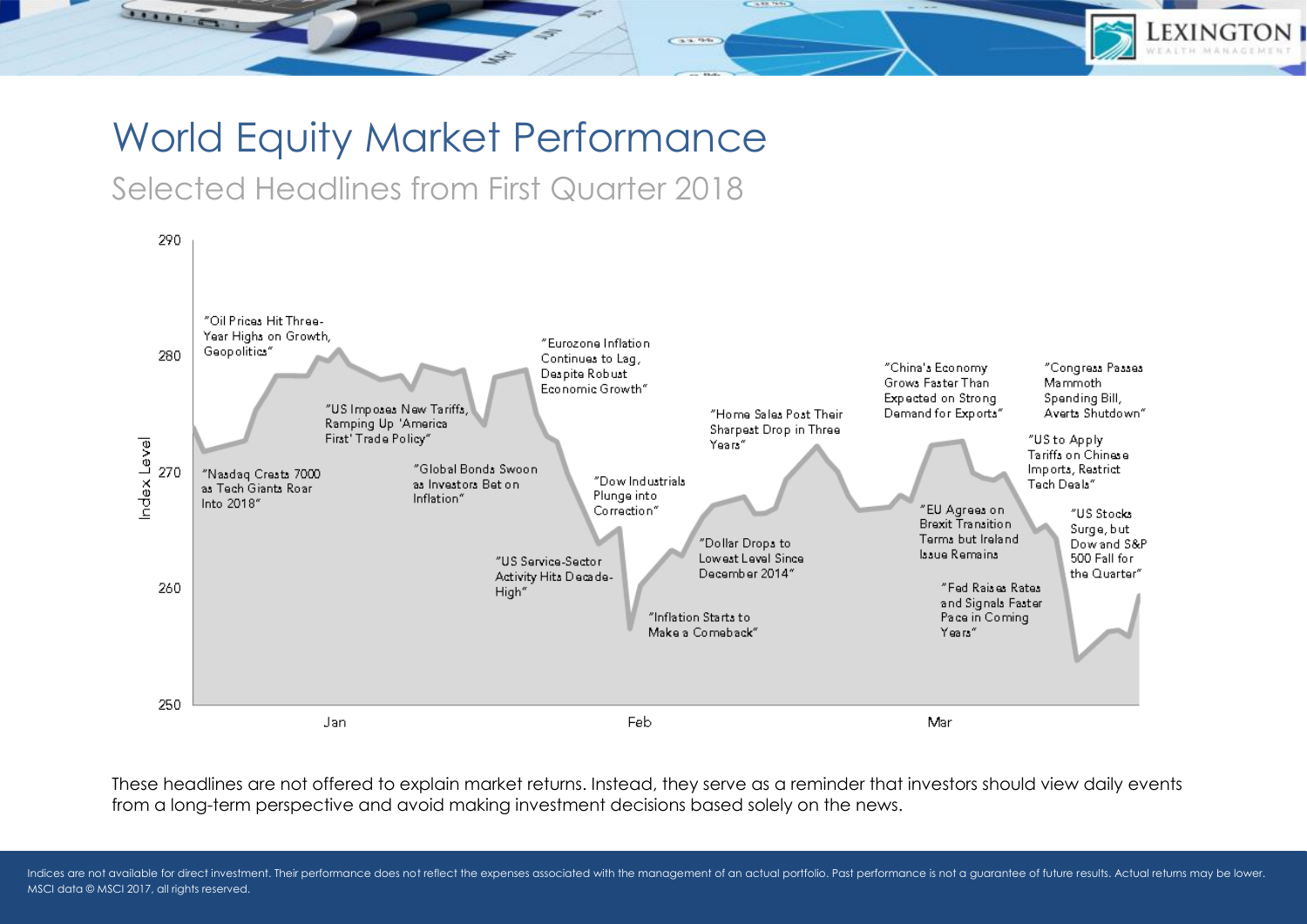# World Equity Market Performance

## Selected Headlines from past 12 months

Smith



 $C3.9.991$ 

**EXINGTON** 

These headlines are not offered to explain market returns. Instead, they serve as a reminder that investors should view daily events from a long-term perspective and avoid making investment decisions based solely on the news.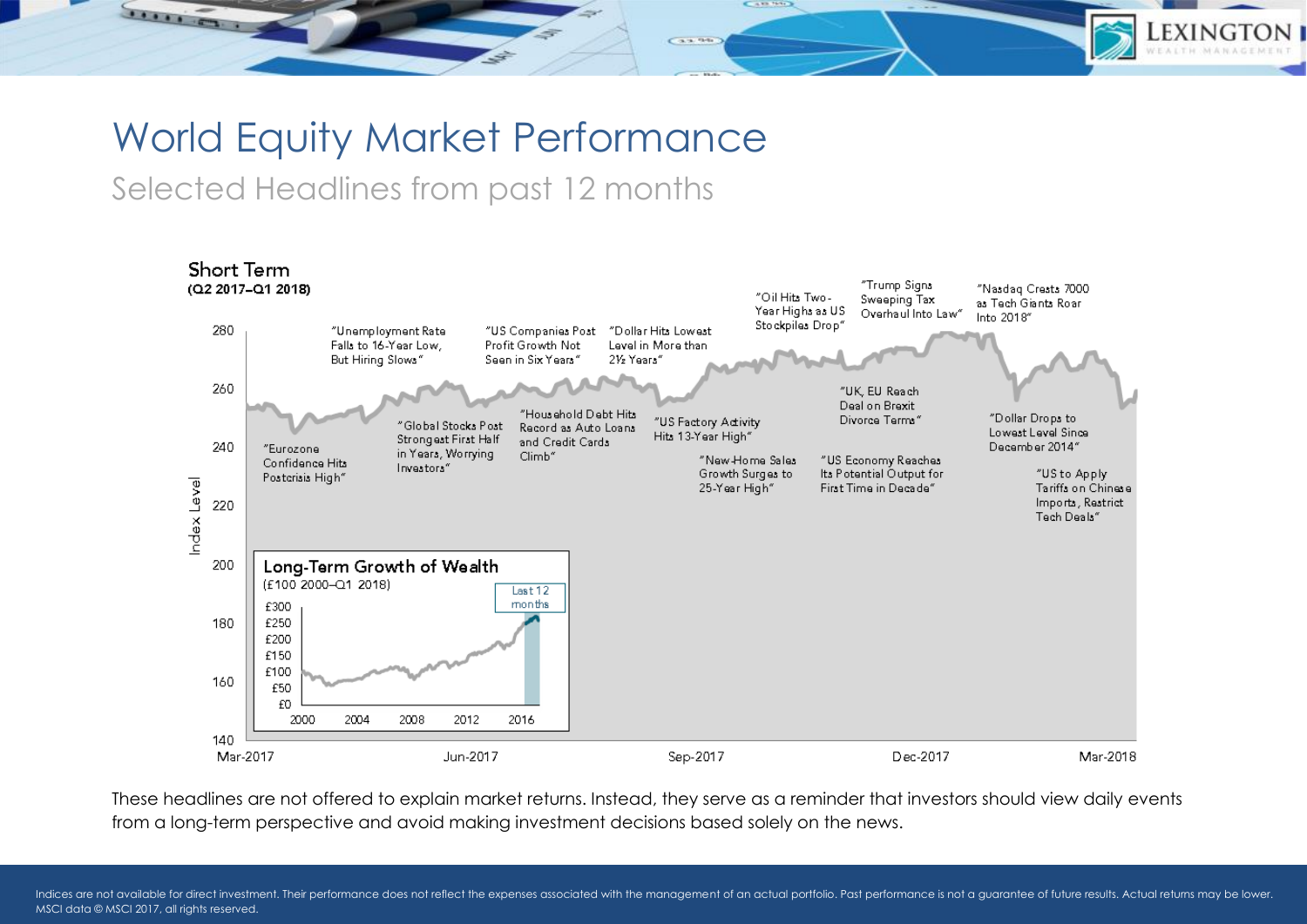# World Asset Classes

## First Quarter 2018 Index Returns (GBP)

### **RANKED RETURNS (%)**

Sunta

UK Govt, Bond Market Global ex UK Govt, Bond Market Sterling Gilt 0-12 Months Index Global Credit Bond Market Emerging Markets Value Index Emerging Markets Index Emerging Markets Small Cap Index Europe Small Cap Index World Small Cap Index World Index UK Small Cap Index Europe Value Index Europe Index World Value Index  $-6.7%$ UK Index  $-7.3%$ UK Value Index  $-7.4%$ 



 Looking at broad market indices, returns were generally negative in GBP terms.

 Within equity markets, the value effect and small cap effect were mixed across markets.

Indices are not available for direct investment. Their performance does not reflect the expenses associated with the management of an actual portfolio. Past performance is not a quarantee of future results. Actual returns MSCI data @ MSCI 2017, all rights reserved. Bloomberg Barclays data provided by Bloomberg. Citi fixed income indices @ 2017 by Citigroup. MSCI Emerging Markets Value Index (net div.), MSCI Emerging Markets Index (net div.) Emerging Markets Small Cap Index (net div.), MSCI World Index (net div.), MSCI World Value Index (net div.), MSCI World Small Cap Index (net div.), MSCI UK Value Index (net div., MSCI World Small Cap Index (net div.), MSCI (net div.), MSCI Europe Value Index (net div.), MSCI Europe Small Cap Index (net div.), MSCI UK Small Cap Index (net div., GBP), Citi World Government Bond Index UK (hedged to GBP). Citi World Government Bond Index ex UK ( to GBP), Bloomberg Barclays Global Aggregate Credit Bond Index (hedged to GBP), Bloomberg Barclays Sterling Gilt 0-12 Months Index (GBP).

 $C3.9.996$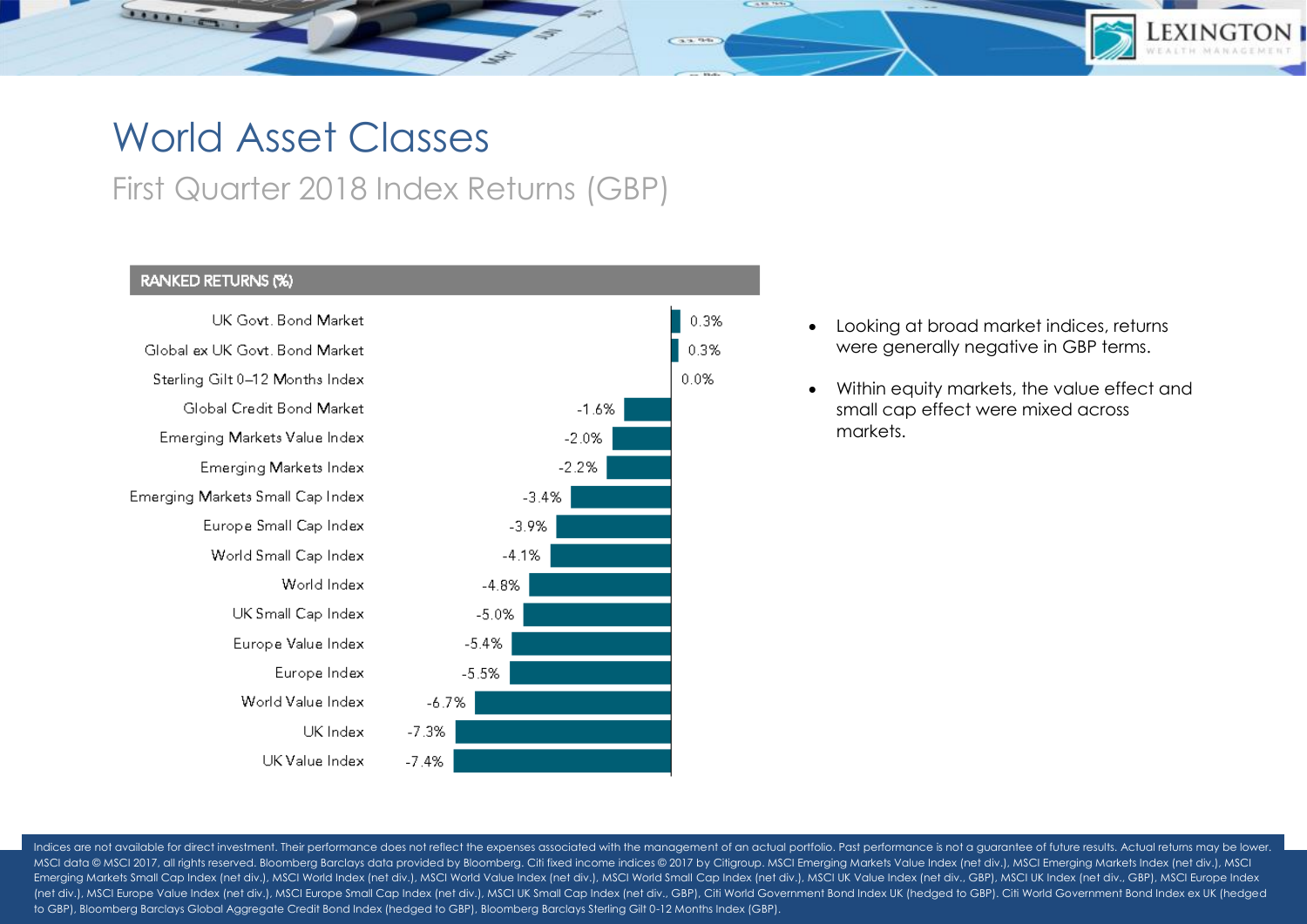# UK Equities First Quarter 2018 Index Returns (GBP)

- The broad UK equity market recorded negative returns.
- Value underperformed growth indices in the UK.

Smith .

• Small caps in the UK outperformed large caps.





### PERIOD RETURNS (%)

 $C3.3.991$ 

\* Annualised

EXINGT

| Asset Class | YTD     | 1 Year  | 3 Years* | 5 Years* | 10 Years* |
|-------------|---------|---------|----------|----------|-----------|
| Marketwide  | $-7.0%$ | 1.1%    | 5.7%     | 6.3%     | 6.6%      |
| Large       | $-7.3%$ | $-0.2%$ | 5.1%     | 5.5%     | 5.9%      |
| Small       | $-5.0%$ | 94%     | 9.6%     | 11 2%    | 11.1%     |
| Value       | $-7.4%$ | 1.5%    | 4.5%     | 48%      | 5.5%      |
| Growth      | $-7.2%$ | $-24%$  | 5.7%     | 6.4%     | 6.3%      |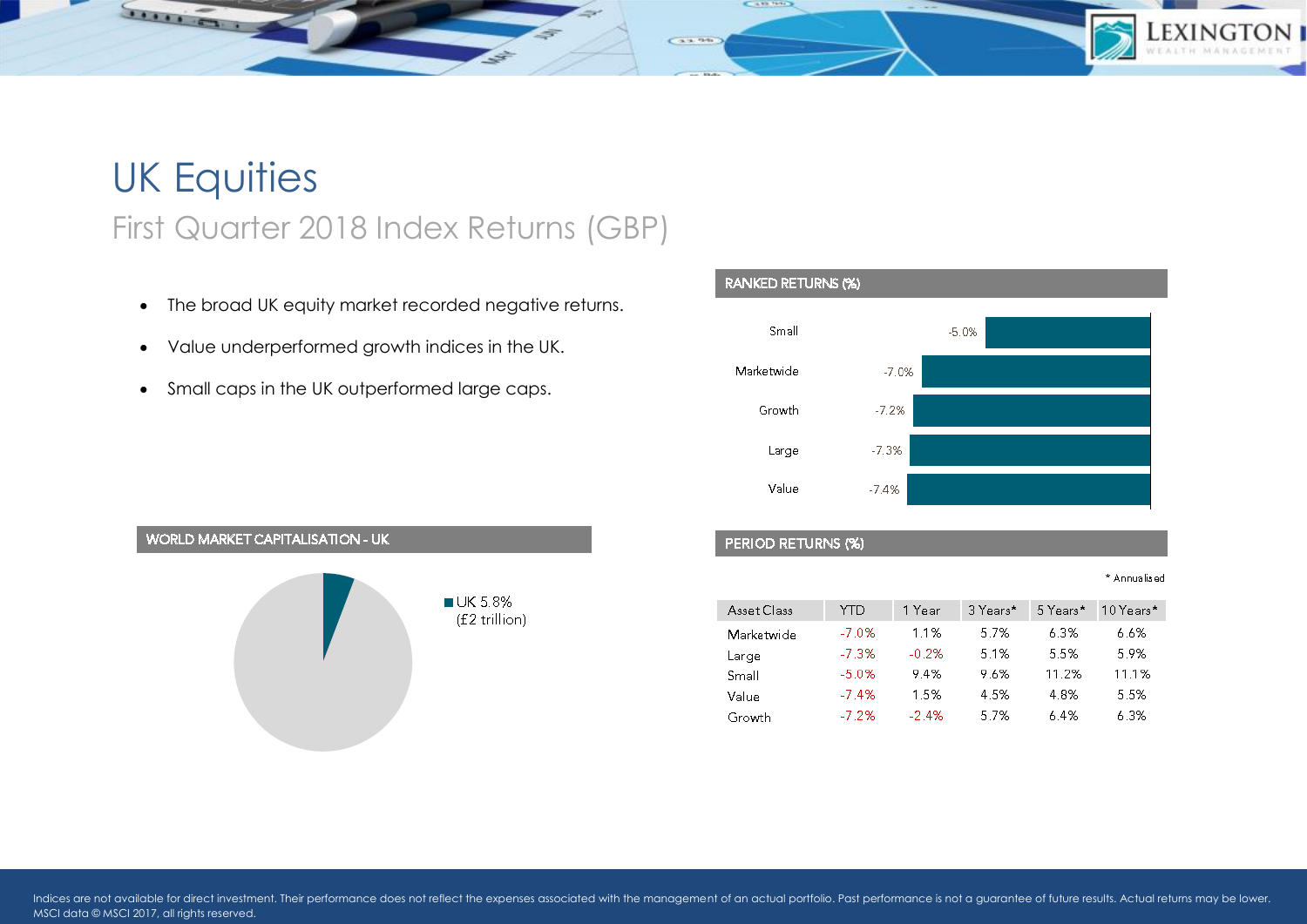# Europe Developed Market Equities First Quarter 2018 Index Returns (GBP)

- The broad European developed equity market recorded negative returns for the quarter.
- Value outperformed growth indices in European developed markets.
- Small caps outperformed large caps.

Small S



WORLD MARKET CAPITALISATION - EUROPE DEVELOPED



## PERIOD RETURNS (%)

 $C3.3.991$ 

\* Annualised

EXINGT

| Asset Class | YTD     | 1 Year | 3 Years* | 5 Years* | 10 Years* |
|-------------|---------|--------|----------|----------|-----------|
| Marketwide  | $-5.3%$ | 3.2%   | 77%      | 8.8%     | 6.2%      |
| Large       | $-5.5%$ | 2.1%   | 6.8%     | 8.1%     | 5.7%      |
| Small       | -3.9%   | 11.0%  | 140%     | 14.5%    | 10.4%     |
| Value       | $-5.4%$ | 1.7%   | 5.9%     | 7.8%     | 4.1%      |
| Growth      | -5.6%   | 24%    | 7.6%     | 8.3%     | 7.1%      |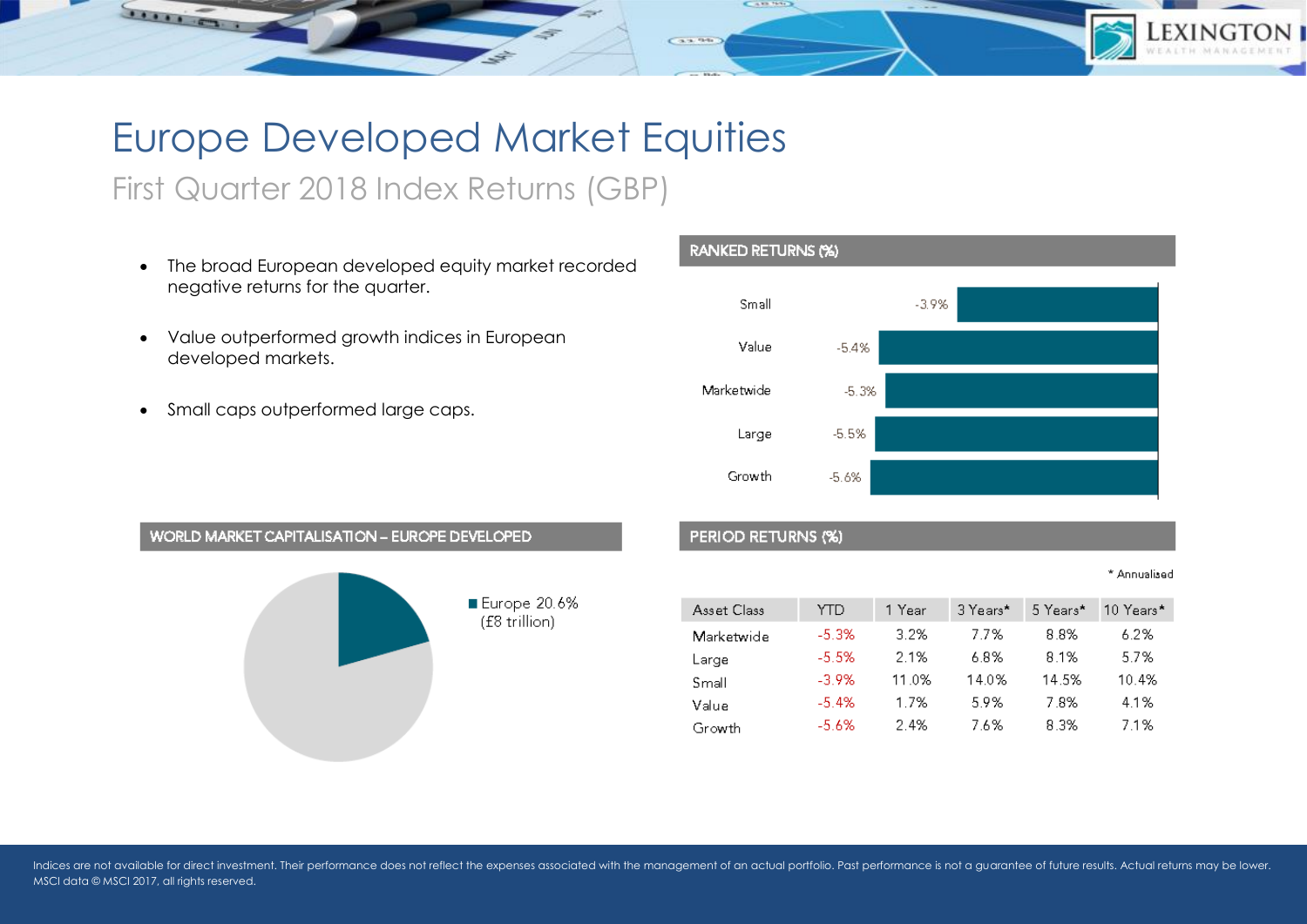# World Developed Market Equities

First Quarter 2018 Index Returns (GBP)

- The broad world developed equity market recorded negative returns in GBP.
- Value underperformed growth indices in world developed market during the quarter.
- Small caps outperformed large caps.

Smith



### WORLD MARKET CAPITALISATION - WORLD DEVELOPED



## PERIOD RETURNS (%)

 $C3.9.996$ 

#### \* Annualised

**EXINGT** 

| Asset Class | YTD      | 1 Year | 3 Years* | 5 Years* | 10 Years* |
|-------------|----------|--------|----------|----------|-----------|
| Marketwide  | $-4.7%$  | 1.5%   | 10.2%    | 11.6%    | 10.0%     |
| Large       | $-4.8%$  | 1.3%   | 100%     | 11.5%    | 97%       |
| Small       | $-4.1%$  | 3.3%   | 11.6%    | 12.6%    | 12.4%     |
| Value       | $-6.7\%$ | $-31%$ | 8.6%     | 98%      | 84%       |
| Growth      | $-3.0%$  | 5.7%   | 11.4%    | 13.0%    | 10.9%     |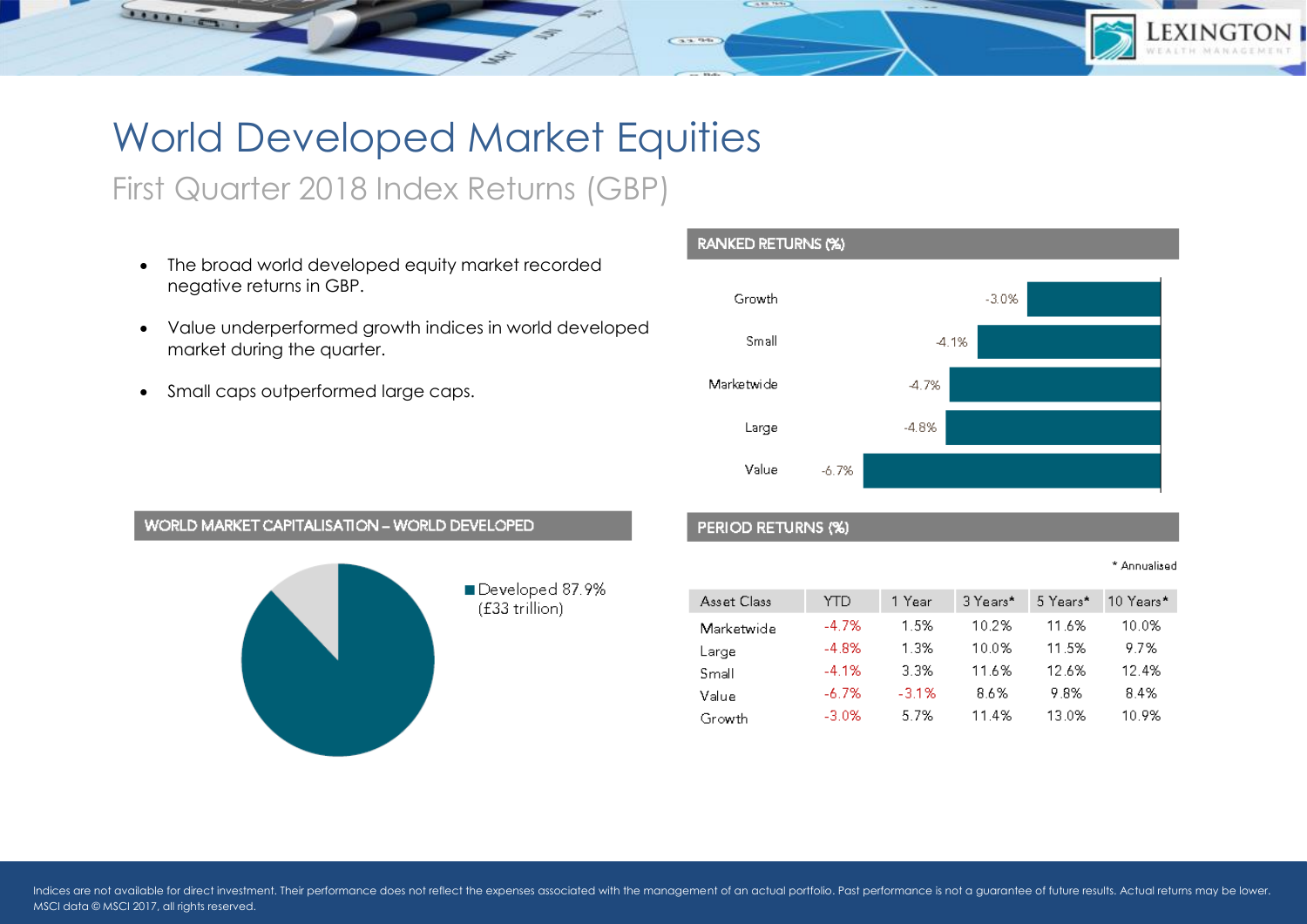# Emerging Markets Equities

## First Quarter 2018 Index Returns (GBP)

- The broad emerging equity market posted negative returns in GBP terms.
- Value indices outperformed growth indices.

Small S

• Small cap indices underperformed large cap indices.



## **WORLD MARKET CAPITALISATION - EMERGING MARKETS**



## PERIOD RETURNS (%)

 $C3.9.996$ 

#### \* Annualised

| Asset Class | YTD      | 1 Year | 3 Years* | 5 Years* | 10 Years* |
|-------------|----------|--------|----------|----------|-----------|
| Marketwide  | $-2.4%$  | 10.6%  | 10.7%    | 6.6%     | 6.9%      |
| Large       | $-2.2\%$ | 11.4%  | 109%     | 6.7%     | 6.7%      |
| Small       | $-3.4%$  | 5.7%   | 9.3%     | ለ 3%     | 81%       |
| Value       | $-2.0%$  | 5.3%   | 87%      | 4.2%     | 5.7%      |
| Growth      | $-2.4%$  | 174%   | 130%     | 9.0%     | 7.6%      |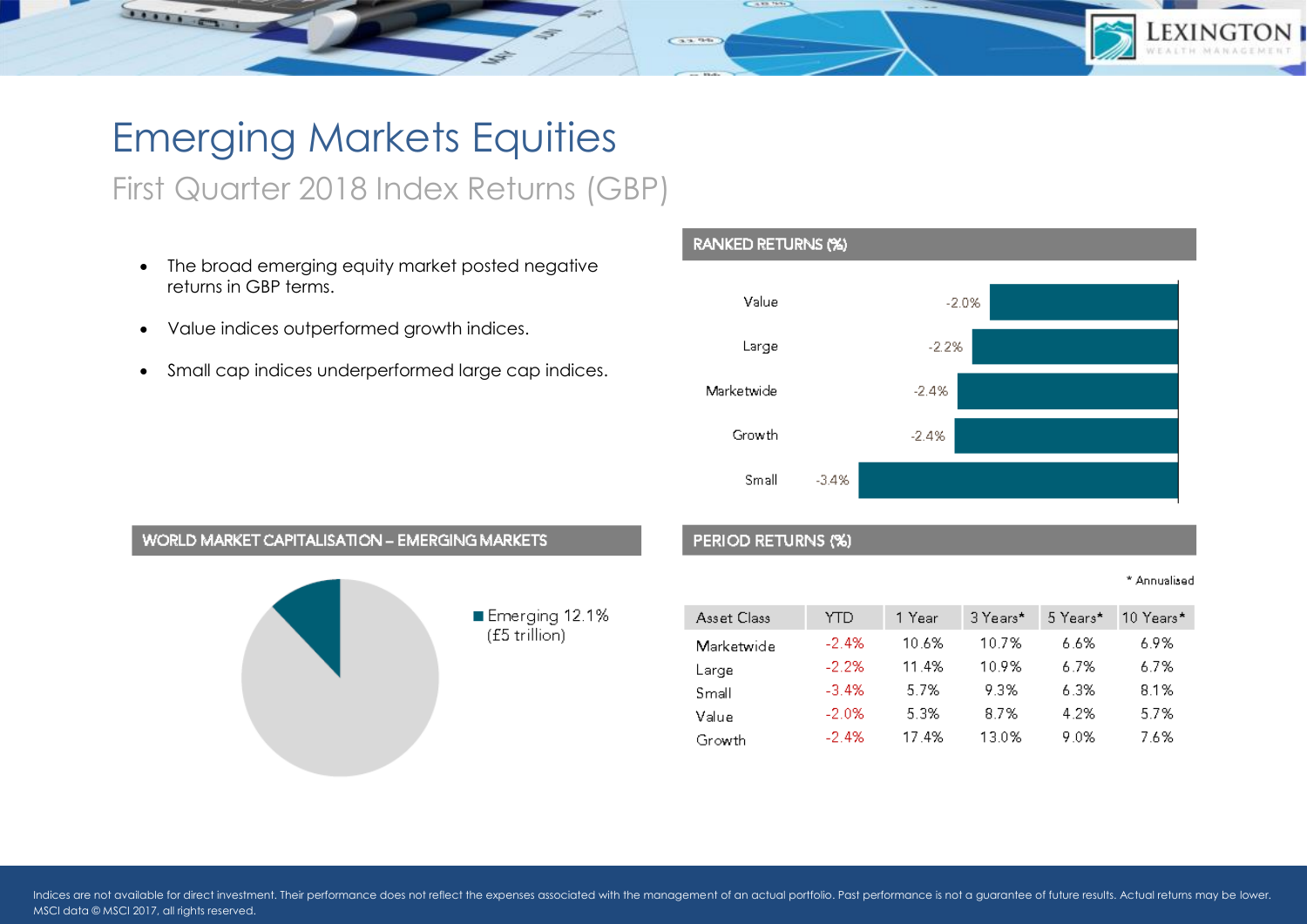# Select Country Performance

## First Quarter 2018 Index Returns

Sunta

In GBP terms, Italy and Finland recorded the highest country performance in developed markets, while Canada and Australia posted the lowest return in developed markets for the quarter. In emerging markets, Brazil posted the highest country return of 8.4%, while the Philippines and Poland had the lowest performance.

 $C3.3,950$ 

EXINGTON



Indices are not available for direct investment. Their performance does not reflect the expenses associated with the management of an actual portfolio. Past performance is not a guarantee of future results. Actual returns Country performance based on respective indices in the MSCI Standard Developed Market Indices (net of withholding tax on dividends). All returns in GBP and local currency of country market . MSCI data © MSCI 2017, all righ reserved.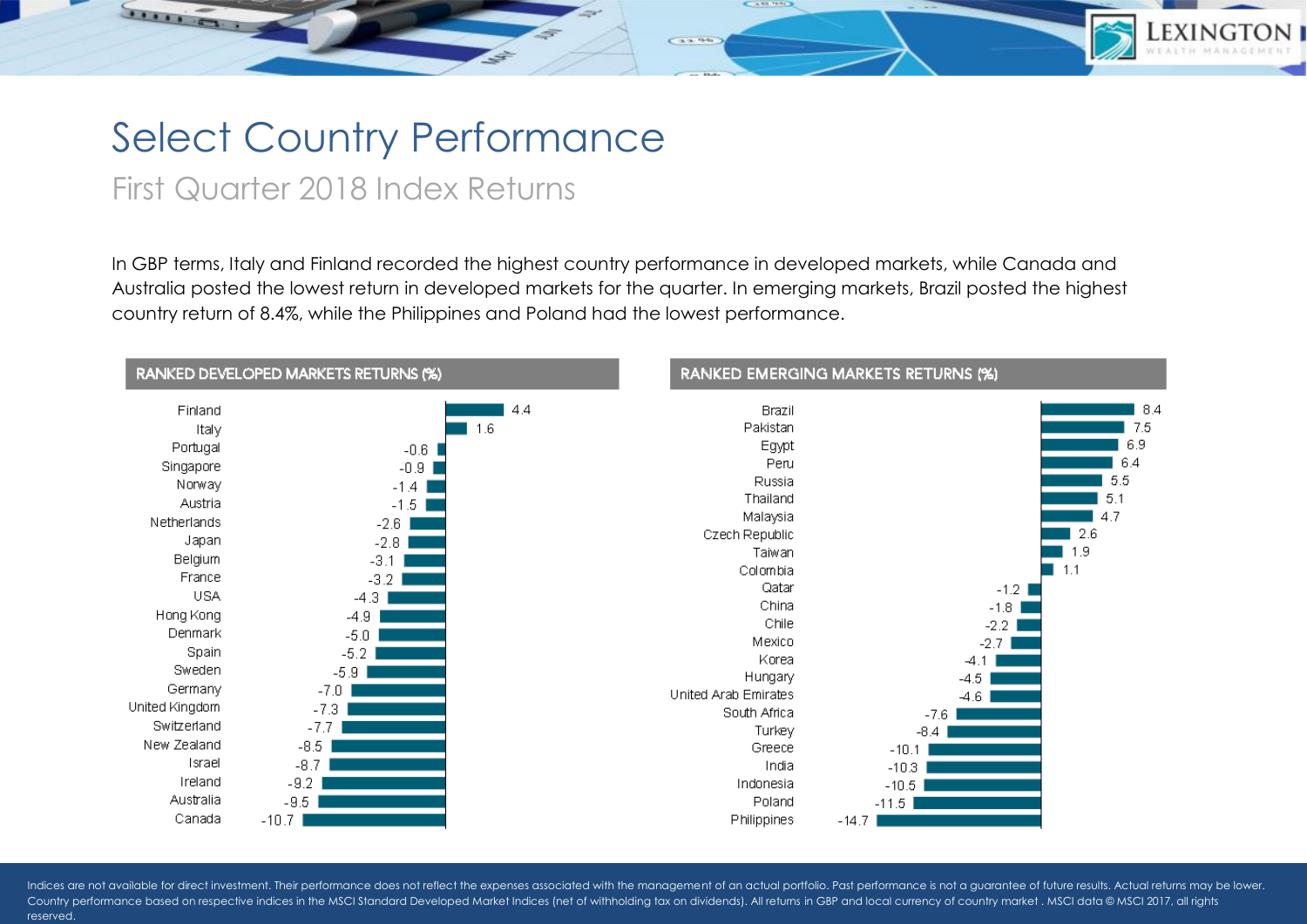# Select Currency Performance vs. GBP First Quarter 2018

Sunta

In general the British Pound appreciated against most currencies in developed markets during the quarter. The euro depreciated by 1.2% and the US dollar depreciated 3.6% against the British pound during the quarter. Currency performance in emerging markets was mixed. The Mexican Peso appreciated by 3.4% while the Pakistani Rupee depreciated by 7.8%.

 $C3.3.996$ 



Indices are not available for direct investment. Their performance does not reflect the expenses associated with the management of an actual portfolio. Past performance is not a quarantee of future results. Actual returns Country performance based on respective indices in the MSCI Standard Developed Market Indices (net of withholding tax on dividends). All returns in GBP and local currency of country market . MSCI data © MSCI 2017, all rights reserved.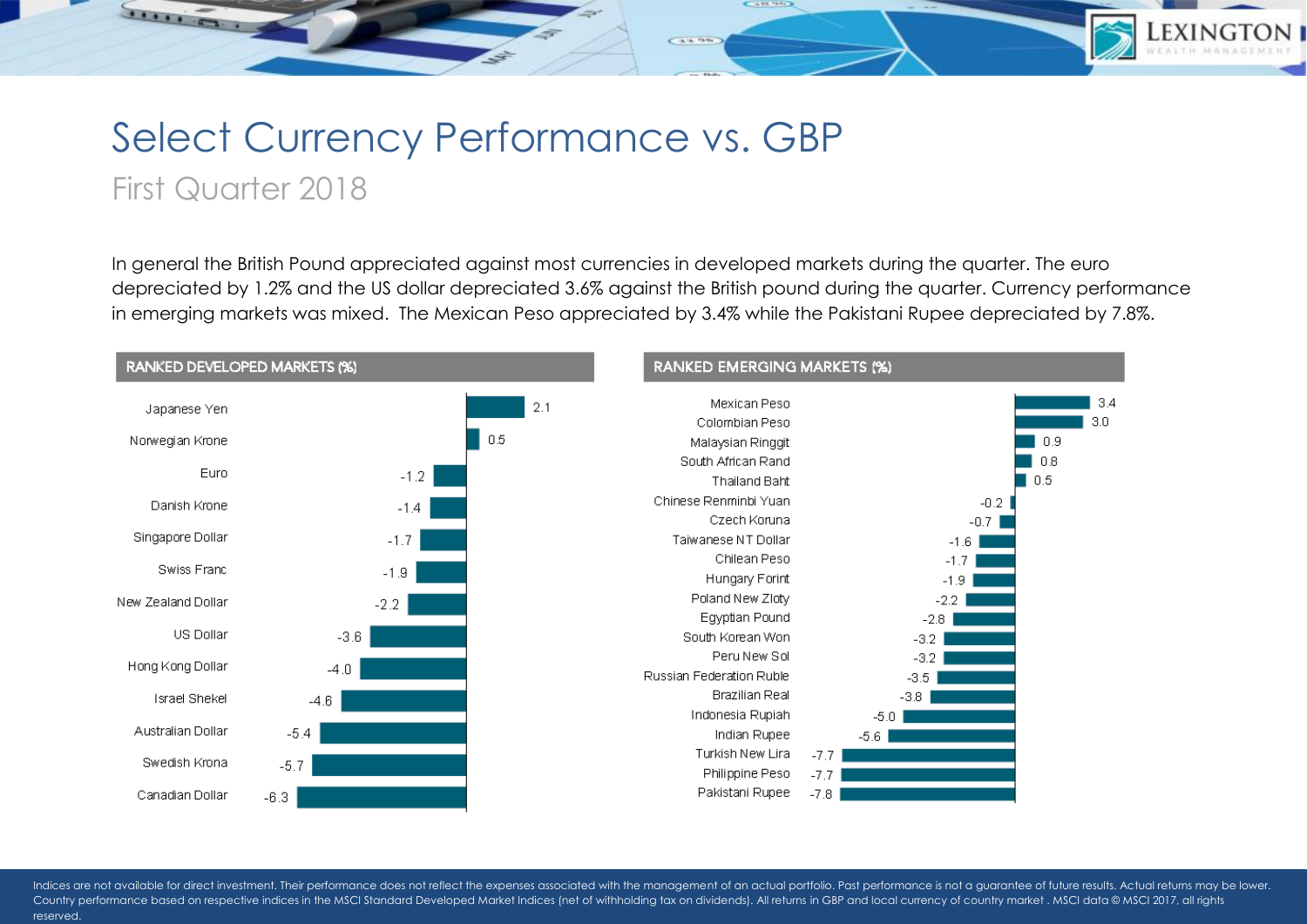# Fixed Income

Sunta

## First Quarter 2018 Yield Curves

### WORLD YIELD CURVES (UNHEDGED)



• Interest rate changes in developed market yield curves were mixed during the first quarter.

LEXINGTON

- Interest rates increased in the US while long-term interest rates decreased in Germany, Japan, and the UK.
- Short-term nominal yields continue to be negative in both Germany and Japan.

Source: Bank of America/Merrill Lynch government yield. The BofA Merrill Lynch Indices are used with permission; © 2017 Merrill Lynch, Pierce, Fenner & Smith Incorporated; all rights reserved. Merrill Lynch, Pierce, Fenner Incorporated is a wholly owned subsidiary of Bank of America Corporation. Indices are not available for direct investment. Their performance does not reflect the expenses associated with the management of an actual portfol performance is not a guarantee of future results

 $C3.3.991$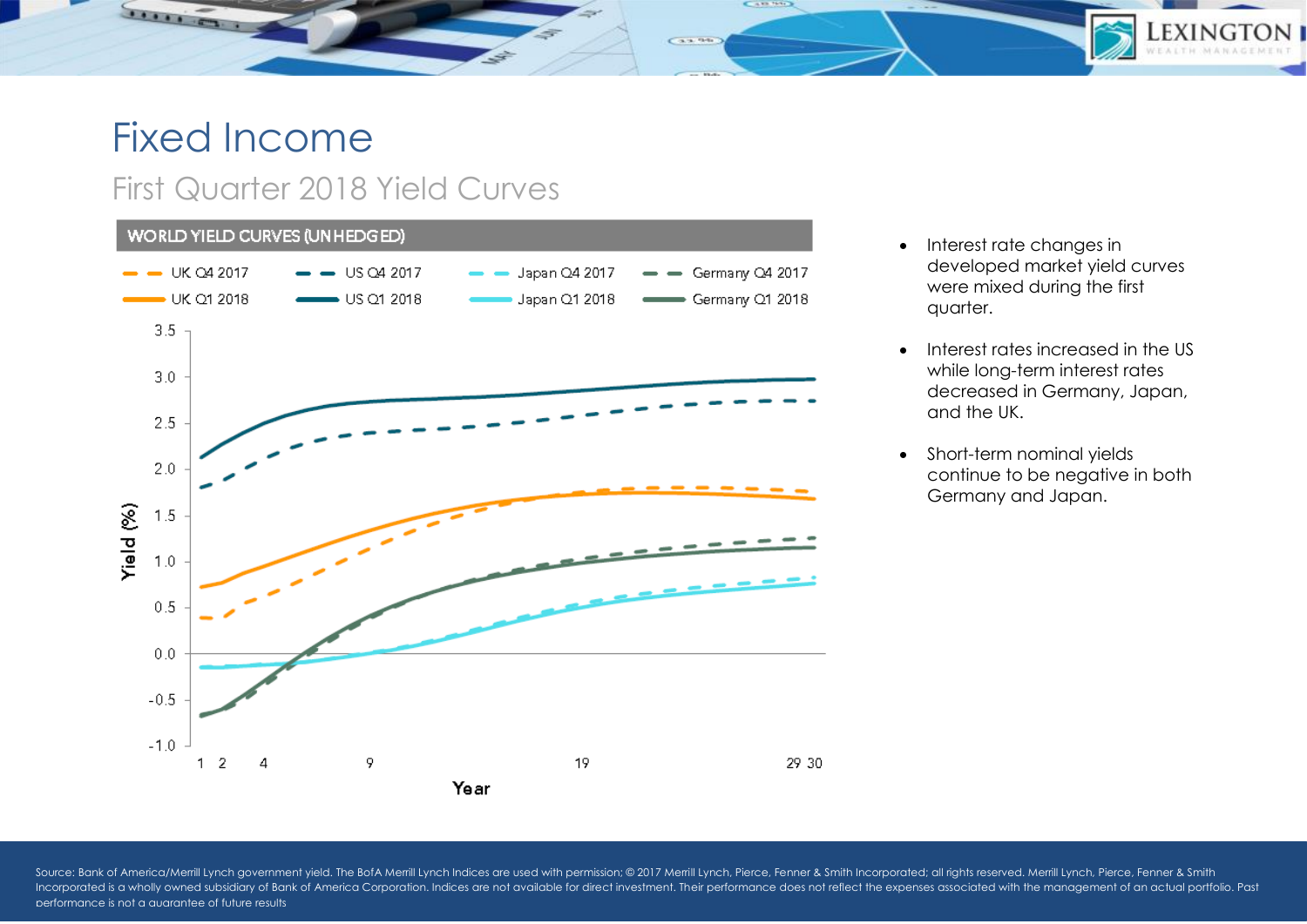## Fixed Income First Quarter 2018 Index Returns

• Yields on short-and intermediate-term UK Gilts increased while yields on longterm UK gilts decreased.

Small S

- Realised term premiums were generally positive in the developed markets but negative in the US.
- Realised credit premiums were generally negative in the developed markets as lower quality investment grade corporates underperformed their higher quality counterparts.

### BOND YIELDS ACROSS ISSUERS (USD, %)

 $C3.9.996$ 



### PERIOD RETURNS (GBP, %)

| Government Bonds (Hedged to GBP)                     | QTR      | <b>YTD</b> | 1 Year | 3 Years* | 5 Years* |
|------------------------------------------------------|----------|------------|--------|----------|----------|
| Bloomberg Barclays Sterling Gilt 0-12 Months Index   | 0.03%    | 0.03%      | 0.12%  | 0.25%    | 0.29%    |
| FTSE UK Government Bond Index                        | 0.33%    | 0.33%      | 0.64%  | 3.65%    | 4.52%    |
| FTSE Non-GBP World Government Bond Index             | 0.25%    | 0.25%      | 1.60%  | 1.30%    | 2.79%    |
| Corporate Bonds (Hedged to GBP)                      | QTR      | <b>YTD</b> | 1 Year | 3 Years* | 5 Years* |
| Bloomberg Bardays Global Credit Bond Index: Aaa      | $-0.79%$ | $-0.79%$   | 0.34%  | 0.75%    | 2.12%    |
| Bloomberg Barclays Global Credit Bond Index: Aa      | $-1.00%$ | $-1.00%$   | 1.07%  | 1.39%    | 2.51%    |
| Bloomberg Barclays Global Credit Bond Index: A       | $-1.87%$ | $-1.87%$   | 1.22%  | 1.86%    | 3.00%    |
| Bloomberg Barclays Global Credit Bond Index: Baa     | $-1.74%$ | $-1.74%$   | 2.33%  | 2.44%    | 3.49%    |
| Bloomberg Barclays Global High Yield Corporate Index | $-1.04%$ | $-1.04%$   | 3.03%  | 4.68%    | 4.97%    |

Indices are not available for direct investment. Their performance does not reflect the expenses associated with the management of an actual portfolio. Past performance is not a guarantee of future results. Actual returns Yield curve data from: Federal Reserve, AAA-AA Corporates represent the Bank of America Merrill Lynch US Corporates, AA-AAA rated. A-BBB Corporates represent the Bank of America Merrill Lynch US Corporates, BBB-A rated. Re data: Dimensional Returns database. Bloombera Barclays data provided by Bloombera. Citi fixed income indices @ 2017 by Citiaroup, the BofA Merrill Lynch Indices are used with permission: @ 2017 Merrill Lynch. Pierce, Fenne Incorporated; all rights reserved. Merrill Lynch, Pierce, Fenner & Smith Incorporated is a wholly owned subsidiary of Bank of America Corporation.

\* Annualised

EXINGTON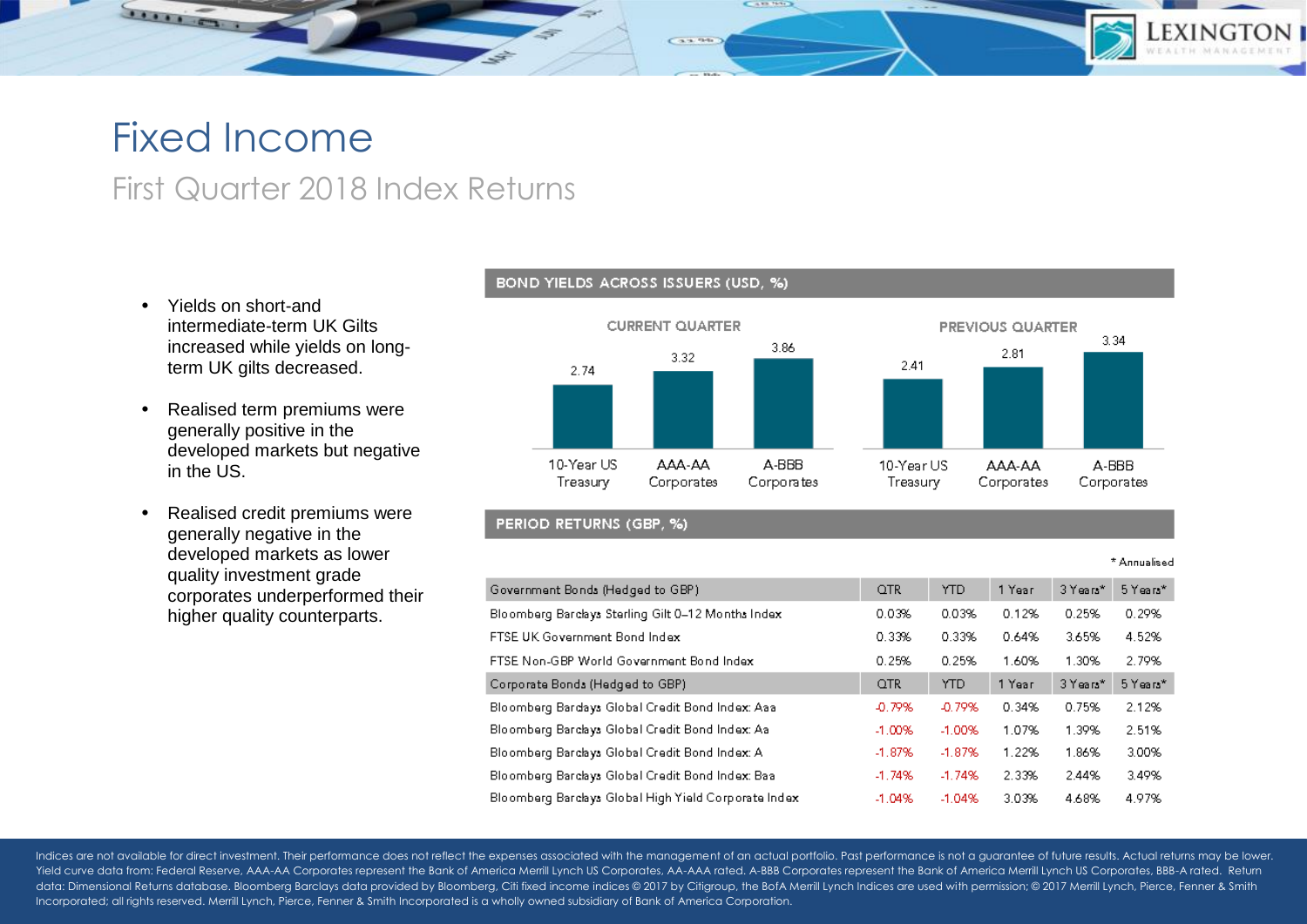# Role of Diversification First Quarter 2018 Index Returns (GBP)

These indices illustrate the performance of different global equity/bond mixes. Mixes with larger allocations to equities are considered riskier but have higher expected returns over time.



**EXINGTO** 

|                     |            |        |          |          | * Annualised |
|---------------------|------------|--------|----------|----------|--------------|
| Asset Class         | <b>YTD</b> | 1 Year | 3 Years* | 5 Years* | 10 Years*    |
| 100% Equity         | -4.5%      | 2.4%   | 10.2%    | 11.0%    | 9.3%         |
| 80% Equity/20% Bond | $-3.6%$    | 1.9%   | 8.3%     | 9.0%     | 8.0%         |
| 60% Equity/40% Bond | $-2.8%$    | 1.4%   | 6.3%     | 7.0%     | 6.6%         |
| 40% Equity/60% Bond | $-1.9%$    | 0.9%   | 4.4%     | 5.0%     | 5.2%         |
| 20% Equity/80% Bond | $-1.0%$    | 0.4%   | 2.5%     | 3.0%     | 3.7%         |
| 100% Bond           | $-0.2%$    | -0.2%  | 0.5%     | 1.0%     | 2.1%         |

#### GROWTH OF WEALTH (£10,000) **Equity/Bond Mix** £35,000 100% Equity - 80% Equity/20% Bond £30,000 60% Equity/40% Bond £25,000 40% Equity/60% Bond 20% Equity/80% Bond £20,000 -100% Bond £15,000 £10,000 £5,000

Jan-99 Dec-00 Nov-02 Oct-04 Sep-06 Aug-08 Jul-10 Jun-12 May-14 Apr-16 Mar-18

Indices are not available for direct investment. Their performance does not reflect the expenses associated with the management of an actual portfolio. Past performance is not a guarantee of future results. Actual returns Asset allocations and the hypothetical index portfolio returns are for illustrative purposes only and do not represent actual performance. The securities held in the hypothetical index portfolios may differ significantly f client accounts. Simulated performance may not reflect the impact that economic and market factors might have had on the adviser's decision making if the adviser were actually managing client money. This strategy was not available for investment in the time periods depicted. Actual management of this type of simulated strategy may result in lower returns. Past performance (including hypothetical past performance) does not guarantee future results. MSCI data © MSCI 2017, all rights reserved. Citi fixed income indices © 2017 by Citigroup. Global stocks represented by MSCI All Country World Index (net div., GBP) and bonds represented by Citi World Government b 5 Years (hedged to GBP). Globally diversified allocations rebalanced monthly, no withdrawals.

 $C3.9.96$ 

### PERIOD RETURNS (%)

Sunta